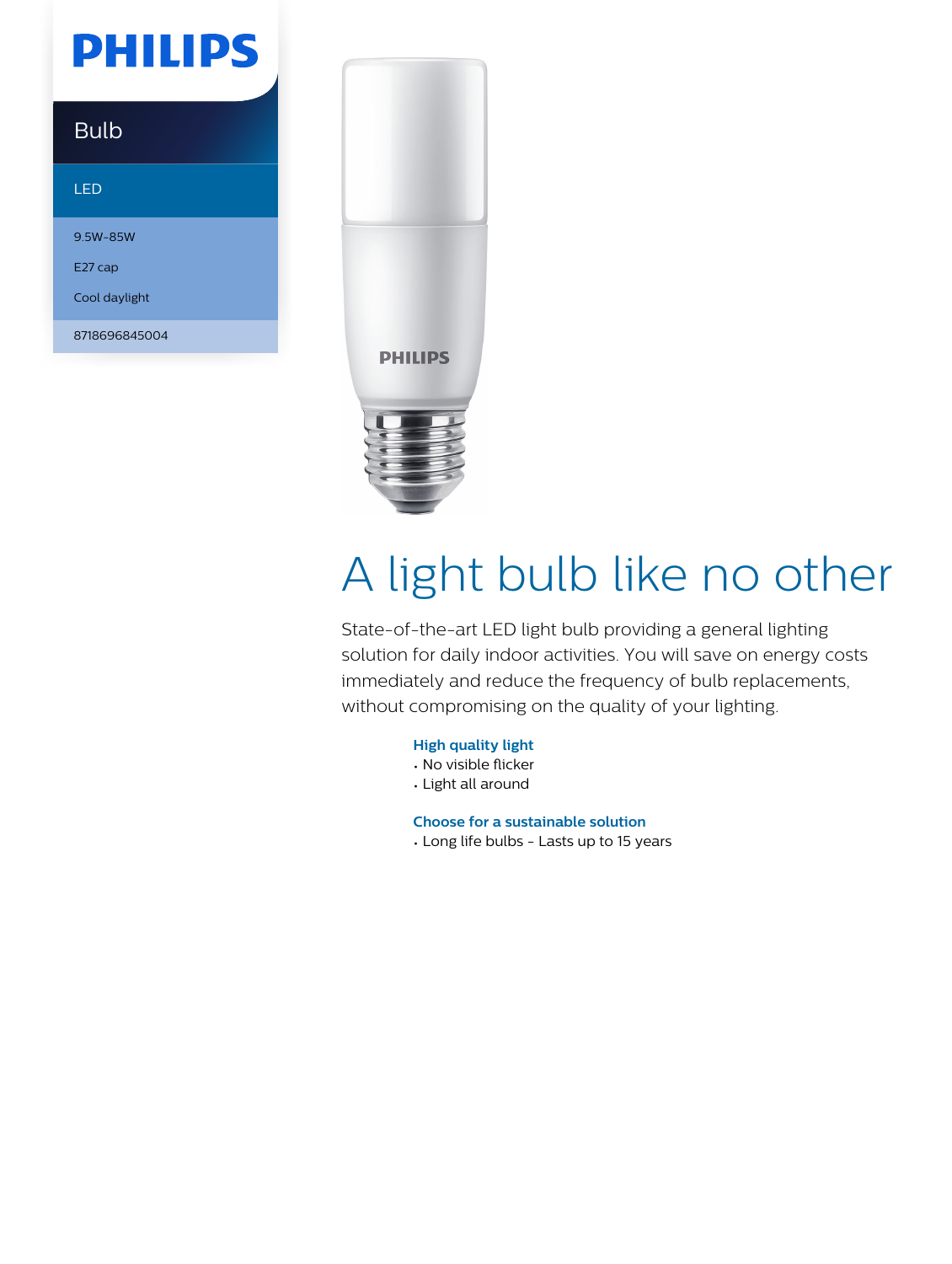## **Highlights**

#### **No visible flicker**

When your light flickers in quick succession it could be hard on the eyes, cause headaches, and even set off an attack for those with photosensitive epilepsy. It's both unpleasant and unnecessary. LEDs can flicker because of their rapid response to the driver current. However, because Philips LEDs are designed so that variations in your driver current's output are minimized, they eliminate the factors that cause flicker. So, you won't see it, not even a hint.

#### **Light all around**

Thanks to its innovative but vintage design shape, this LED bulb prevents the shadow that normally appears at the beam spread edge. The result? Natural warm white light all around.

#### **15,000-hour rated average life**



With a lifetime of up to 15,000 hours. you can reduce the hassle of frequently replacing your light bulbs, and enjoy a perfect lighting solution for over 15 years.

### Specifications

#### **Bulb characteristics**

- Dimmable: No
- Intended use: Indoor
- Lamp shape: Non directional bulb
- Socket: E27
- Technology: LED
- Type of glass: Frosted

#### **Bulb dimensions**

- Height: 11.43 cm
- Weight: 0.042 kg
- Width: 3.72 cm

#### **Durability**

- Average life (at 2.7 hrs/day): 15 year(s)
- Lumen maintenance factor: 70%
- Nominal lifetime: 15,000 hour(s)
- Number of switch cycles: 50,000

#### **Light characteristics**

- Beam angle: 200 degree(s)
- Color consistency: 6SDCM
- Color rendering index (CRI): 80
- Color temperature: 6500 K
- Light Color Category: Cool Daylight
- Nominal luminous flux: 1050 lumen
- Starting time: <0.5 s
- Warm-up time to 60% light: Instant full light

#### **Miscellaneous**

• EyeComfort: Yes

#### **Other characteristics**

- Lamp current: 84 mA
- $\cdot$  Efficacy: 110 lm/W

#### **Packaging information**

- EAN: 8718696845004
- EOC: 871869684500400
- Product title: DLStick 9.5W E27 6500K 1PF/12 APR

#### **Power consumption**

- Power factor: 0.51
- Voltage: 220-240 V
- Wattage: 9.5 W
- Wattage equivalent: 85 W

#### **Product dimensions & weight**

• Length: 11.43 cm

#### **Rated values**

- Rated beam angle: 200 degree(s)
- Rated lifetime: 15,000 hour(s)
- Rated luminous flux: 1050 lumen
- Rated power: 9.5 W

#### **Technical specifications**

• Frequency: 50-60 Hz